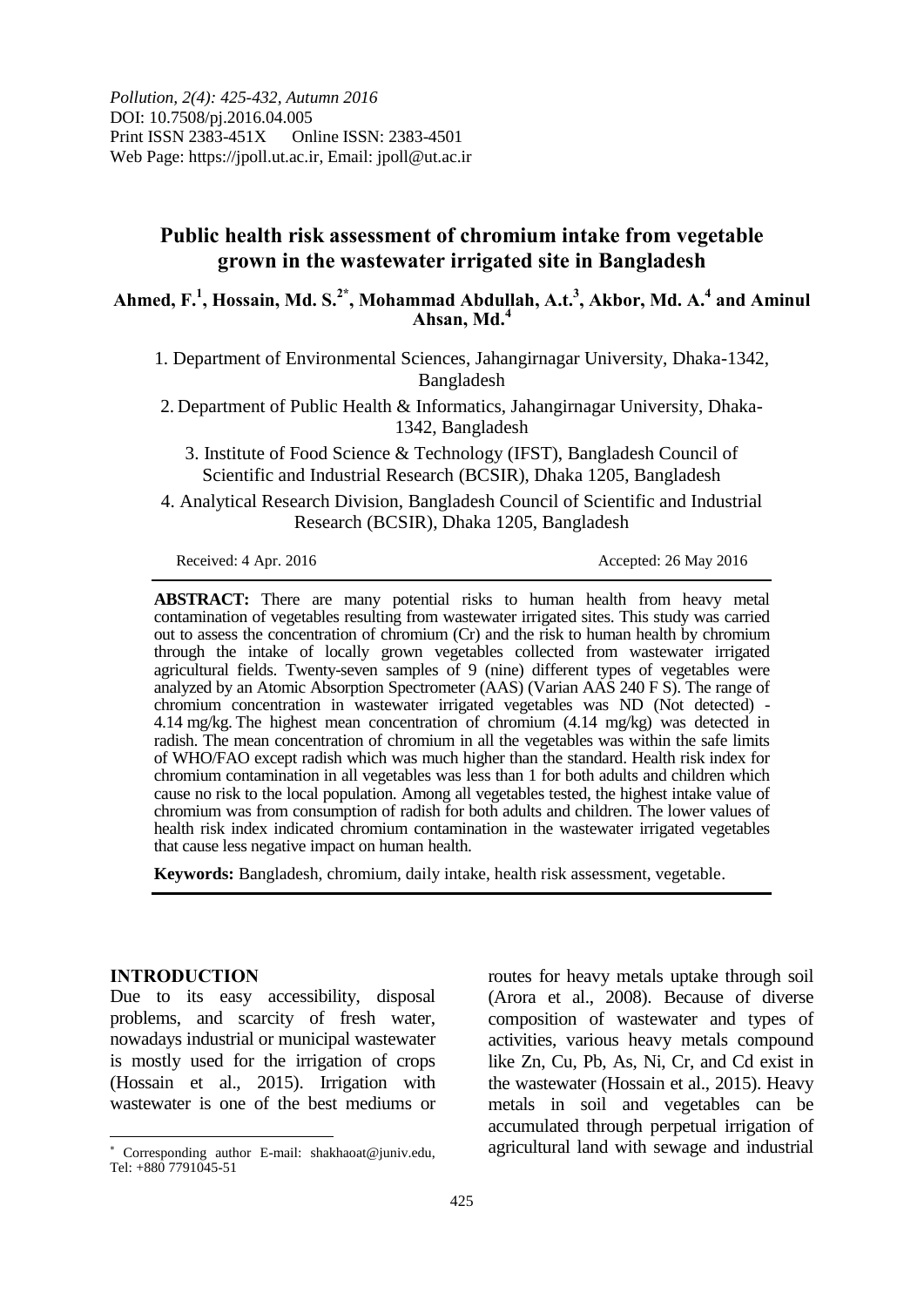wastewater (Singh et al., 2004; Marshall et al., 2007; Sharma et al., 2007).

Non-biodegradable nature, long biological half-lives, and their potential to accumulate in different body parts, heavy metals are very detrimental and most of the heavy metals are extremely toxic because of their solubility in water (Hossain et al., 2015). As cited in the literature, because of the lack of elimination mechanism in the body, heavy metals cause damage to the body system even in very low concentration (Arora et al., 2008). Intake of heavy metals through the food chain by human populations has been widely reported throughout the world (Muchuweti et al., 2006). The damaging nature of the heavy metals varies according to the individual metals toxicity and nature of the heavy metal. Detrimental effects can be toxic (acute, chronic, or sub-chronic), neurotoxic, carcinogenic, mutagenic, or teratogenbecause of their accretion or disposition in the body tissue and persist long over the time which leads to death at the end (European Union, 2002).

In our food stuff, most vital component is vegetables because of their nutritional content like protein, vitamin, iron, calcium, and dietary fiber (Bahemuka and Mubofu, 1999). However, nutritional value and consumer acceptance must be taken into consideration when vegetables are being considered as food, because vegetables can contain both essential and nonessential elements over a wide range of concentrations (Chien et al., 2002; Gupta et al., 2008). Different scientific studies have already established that daily intake of heavy metal contaminated vegetables may pose a risk to the human health. Daily intake of low concentration of heavy metals like chromium can possess serious damage to the health because chromium is capable of accumulating in living organism and causing toxicity and damaging specific organs of the body.

It has been stated that continued consumption of elevated concentrations of heavy metals through food stuffs may lead to the chronic accumulation of the metals in the kidney and liver of humans causing disruption of numerous biochemical processes, leading to cardiovascular, nervous, kidney, and bone diseases (Jarup, 2003). Chromium is a potent toxic metal and daily intake through vegetable at low concentration can be a great health concern in both adults and children. For this reason, the present study was carried out: (1) to determine concentrations of chromium in vegetables collected from the agricultural fields, (2) to calculate daily intake of chromium by the consumption of vegetables for both adults and children, and (3) to evaluate the potential health risk of the local consumers for both adults and children.

## **MATERIALS AND METHODS**

## **Study area and sampling**

Twenty-seven samples (three samples for each vegetable) of nine different types of vegetables (e.g., Red amaranth, Radish, Bottle gourd, Green Indian spinach, Green papaya, Pointed gourd, Stem Amaranth Leaf, Jute leaf, and Coriander) were collected during February to April, 2015, at randomly selected agricultural fields beside a large canal into which most of the industries discharge their wastewater with little or without treatment located in Savar upazila of Dhaka district, Bangladesh. The details of different vegetables sampled during experiment are given in Table 1. The edible portions of test vegetables were collected from sampling site. The sample size was at least 1kg. The samples were kept in sterile polyethylene bags, put into ice boxes, and immediately transferred to the laboratory (Bangladesh Council of Scientific and Industrial Research-BCSIR) and stored at 4°C until analysis within 24 hours. Then the samples were marked and labelled properly.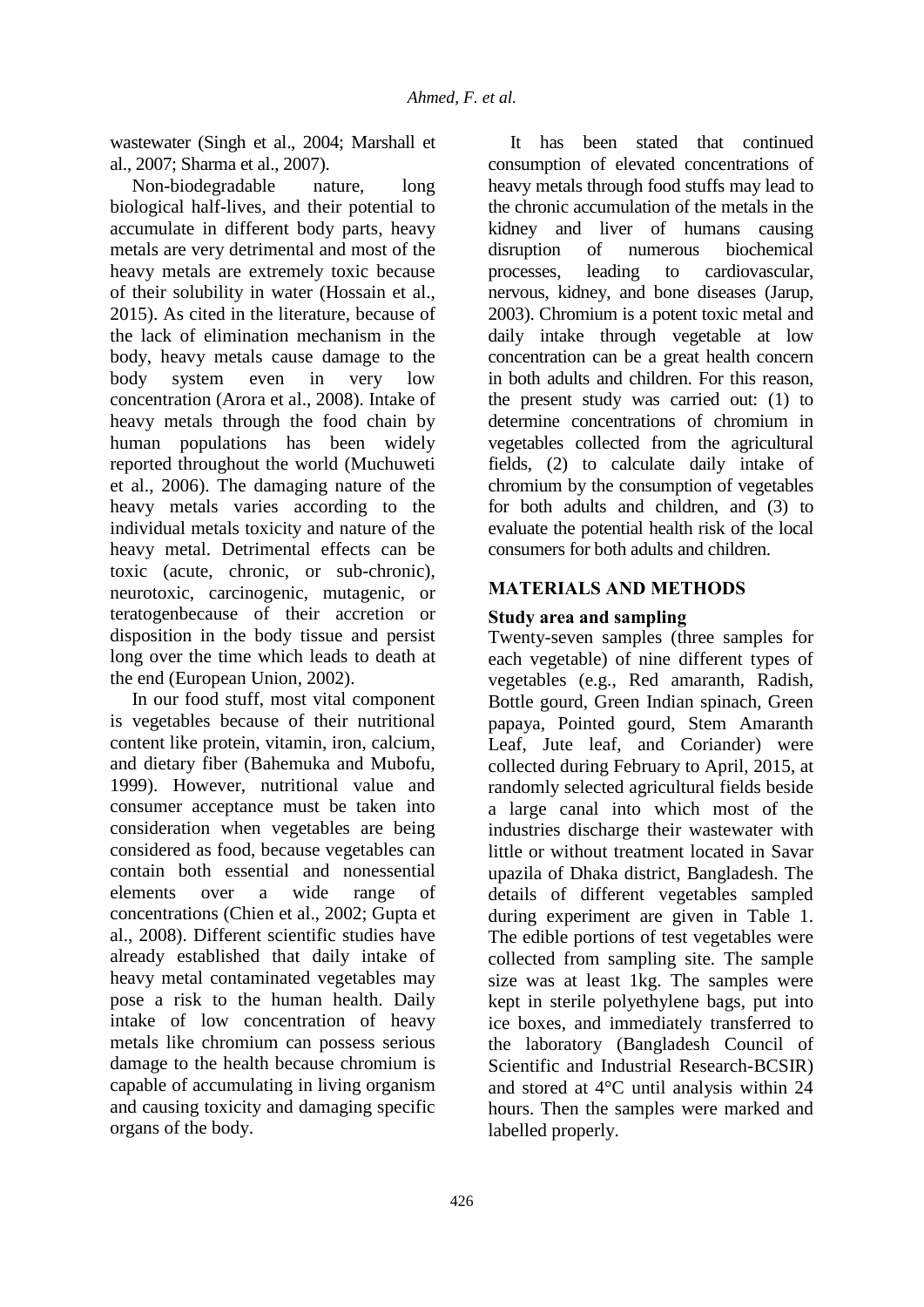| Edible part of vegetable | <b>Common name</b>     | <b>Botanical name</b>    | Family              |
|--------------------------|------------------------|--------------------------|---------------------|
| Leaf                     | Red amaranth           | Amaranthus gangeticus    | Amaranthaceae       |
| Root and Leaf            | Radish                 | Raphanus sativus L.      | <b>Brassicaceae</b> |
| Fruit and Leaf           | Bottle gourd           | Lagenaria siceraria Mol. | Cucurbitaceae       |
| Leaf                     | Indian spinach (green) | Basella alba             | <b>Basellacease</b> |
| Fruit                    | Green papaya           | Carica papaya            | Caricaceae          |
| Fruit                    | Pointed gourd          | Trichossanthes dioica    | Cucurbitaceae       |
| Leaf                     | Stem Amaranth Leaf     | Amaranthus lividus       | Amaranthaceae       |
| Leaf                     | Jute leaf              | Corchorus capsularies    | Malvaceae           |
| Leaf                     | Coriander              | Coriandrum sativum L.    | Apiaceae            |

**Table 1. Vegetable samples collected from the experimental sites**

### **Chemical analysis**

All the collected samples of vegetables were washed with double distilled water to remove airborne pollutants. The edible parts of the vegetable samples were weighed and air-dried for a day to reduce water content. All the samples were then oven-dried in a hot air oven at 70–80˚C for 24 hours to remove all moisture. Dried samples were powdered using a pestle and mortar and sieved through muslin cloth.

For each vegetable sample, approximately 0.5g dried samples were acid digested in microwave digestion system (Berghof, Speed wave) using  $HNO_3$ :  $H_2O_2$  (9:1) to prepare clear solution.  $HNO<sub>3</sub>$  and  $H<sub>2</sub>O<sub>2</sub>$  were obtained from Merck, Germany. This clear solution was brought to volume (up to 50 ml) with de-ionized water, filtered and ready for heavy metal analysis. The working standard solution for chromium was prepared before every analysis. The samples were analyzed in Analytical Research Division, Bangladesh Council of Scientific & Industrial Research (BCSIR) Laboratories, Dhaka, using Atomic Absorption Spectrophotometer (AAS) (Varian AAS 240 F S).

#### **Quality control analysis**

Analytical reagent blanks were prepared with each batch of digestion set and then analyzed for the same element of the samples. The analytical procedures were verified with National Institute of Standards and Technology (NIST) traceable certified reference standards. Quality control measures were taken to assess contamination and reliability of data. Accuracy of the

analytical method was performed as percent recoveries for each of the elements.

#### **Daily intake of metals (DIM)**

The daily intake of metals (DIM) was

determined by the following equation.  
Daily intake of metal (DIM) =  
*Concentration of metal* 
$$
\left(\frac{mg}{kg}\right)
$$
 × Daily food intake  
Average body weight

The average adult and child body weights were considered 55.9 and 32.7 kg, respectively, while average daily vegetable intakes for adults and children were considered 0.345 and 0.232 kg/ person/day, respectively (Ge, 1992; Wang et al., 2005).

### **Health risk index (HRI)**

The health risk index was calculated from ratio of estimated exposure of test vegetable and oral reference dose (Cui et al., 2004). Oral reference dose was (RfD)  $3\times10^{-2}$  mg kg<sup>-1</sup> day<sup>-1</sup> for chromium (USEPA, 1997). Estimated exposure is obtained by dividing daily intake of heavy metals by their safe limits. An index more than 1 is considered as not safe for human health (USEPA, 2002).

Health risk index  $(HRI) = \frac{DIM}{DIR}$ RfD  $=$ 

where DIM is daily intake of metal and RfD is the reference oral dose for chromium.

#### **Statistical analysis**

All analyses were performed in triplicate. Results were expressed by means of  $\pm$ SD.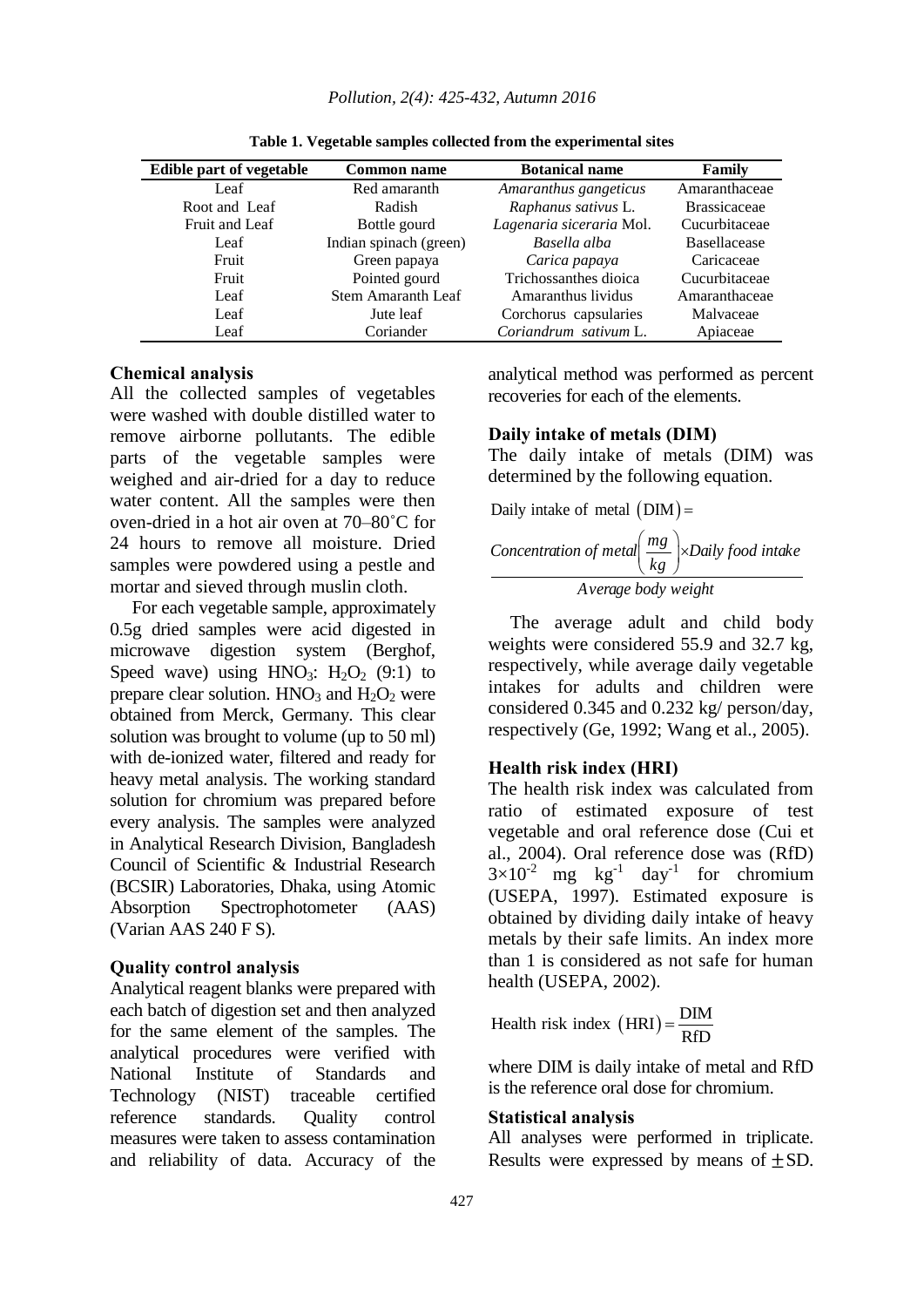Statistical software packages of SPSS 16.0 (Statistical Package for Social Sciences Version 16.0) were used for the data analysis.

## **RESULTS AND DISCUSSION**

#### **Heavy metal concentrations of vegetables**

The mean concentrations of chromium in edible parts of various vegetables collected from wastewater irrigated agricultural fields in Savar Upazila of Dhaka District, Bangladesh, are shown in Table 2. The results generally reveal significant levels (P<0.05) of identified chromium in different vegetable samples. The application of wastewater generally led to changes in the physicochemical

characteristics of soil and consequently heavy metal uptake by vegetables (Arora et al., 2008). In general, leafy vegetables (Red amaranth, Radish, Indian spinach (green), Stem Amaranth Leaf, Jute leaf, and Coriander) accumulated much higher concentration of chromium compared to non-leaf vegetables (Bottle gourd, Green papaya, and Pointed gourd) grown on wastewater irrigated soils at the same site. Leafy vegetables are generally found to accumulate metal to a higher extent than roots/tuberous vegetables (Li et al., 2006), which is due to the fact that leafy vegetables have high translocation, high transpiration, and also fast growth rates (Itanna, 2002; Muchuweti et al., 2006).

**Table 2. Mean concentration of Chromium (mean ± standard deviation, mgkg-1 ) in vegetable samples (fresh weight basis)**

| Vegetable              | Chromium (mg/kg) | FAO/WHO permissible<br>levels (FAO/WHO, 2011) | <b>Permissible levels in</b><br>China (Bugang, 2010) |
|------------------------|------------------|-----------------------------------------------|------------------------------------------------------|
| Red amaranth           | ND.              |                                               |                                                      |
| Radish                 | $4.14 \pm 0.01$  |                                               |                                                      |
| Bottle gourd           | ND               |                                               |                                                      |
| Indian spinach (green) | ND               |                                               |                                                      |
| Green papaya           | ND.              |                                               |                                                      |
| Pointed gourd          | $0.32 \pm 0.01$  |                                               |                                                      |
| Stem amaranth leaf     | $0.85 \pm 0.09$  | $2.3 \text{ mg/kg}$                           | $0.5 \text{ mg/kg}$                                  |
| Jute leaf              | $0.66 \pm 0.01$  |                                               |                                                      |
| Coriander              | $1.18 \pm 0.01$  |                                               |                                                      |
|                        |                  |                                               |                                                      |

\*ND-not detected

Generally, the mean concentration range of chromium in all vegetables analyzed was ND (Not detected) to 4.14 mg/kg, with the highest concentration (4.14 mg/kg) in radish and the lowest concentration ND (less than 0.001mg/kg) in red amaranth, green papaya, bottle gourd, and Indian spinach (green). Islam and Hoque (2014) also found that the mean concentration of chromium (0.61-3.04 mg/kg) in different vegetables were almost similar to the present study. In radish, the mean concentration of chromium (4.14 mg/kg) was much higher than the values 0.273 mg/kg obtained from the vicinity of an industrial area (Farooq et al., 2008). Farooq et al. (2008) also reported the mean

concentration of chromium (0.369 mg/kg) in coriander was much lower than the chromium concentration detected in coriander in present study.

Kananke et al. (2014) reported that the mean concentration of chromium was 1.79 mg/kg in green leafy vegetables which was similar to the present study. The mean concentration of chromium was found 1.12 mg/kg in leafy vegetables (Rahman et al., 2013). The mean chromium concentration in vegetables of this study was considerably higher than the mean chromium concentrations detected in vegetables 0.005 mg/kg -0.071 mg/kg (González-Weller et al., 2013). The mean concentrations of chromium was compared with safe limits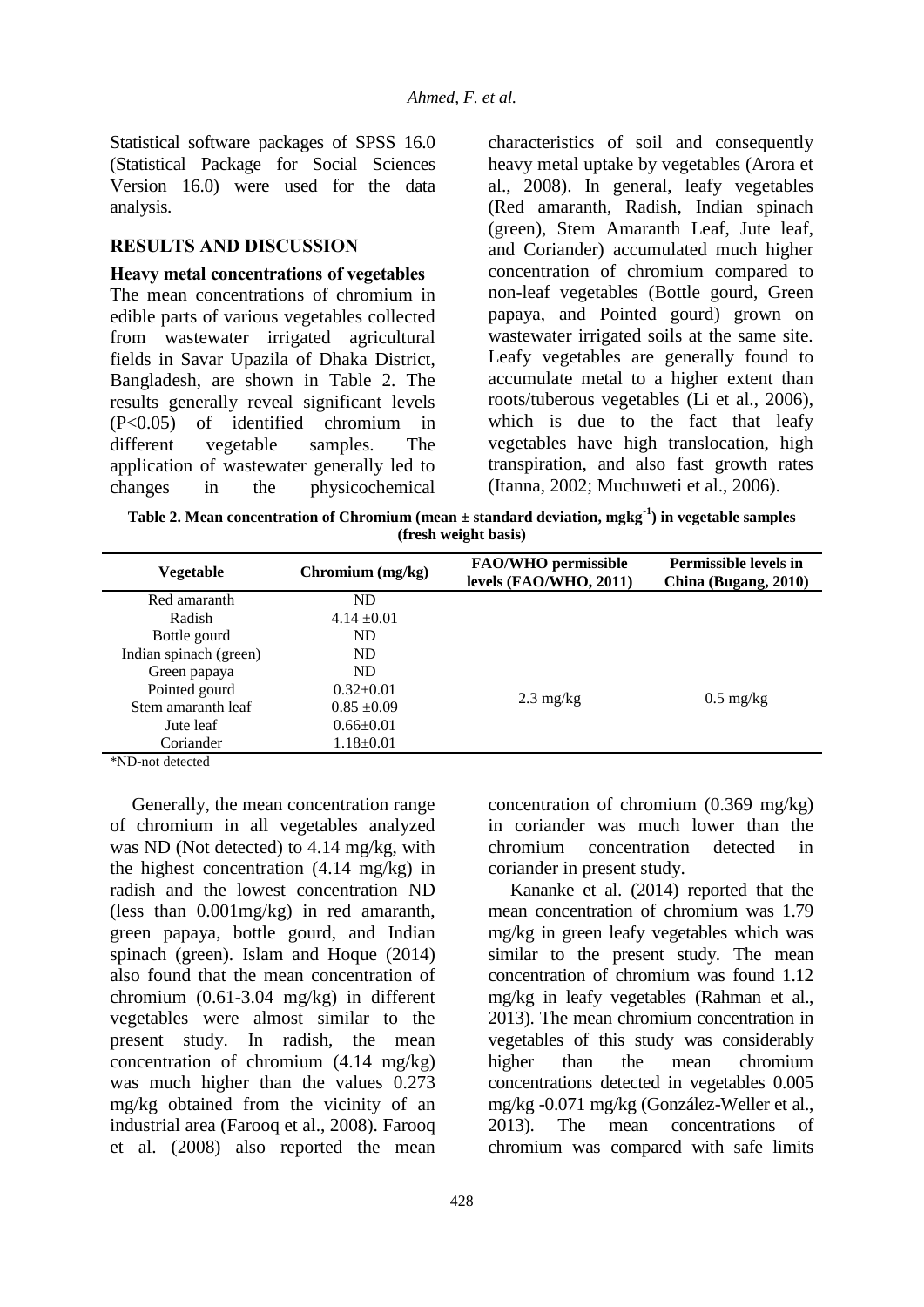given by FAO/WHO (FAO/WHO, 2011; Table 2) then it was found that detected chromium concentrations were within the safe limits in all vegetables except radish which was much higher than the standard. When the present study was compared with the China national standard set for vegetables (Bugang, 2010), it was revealed that detected chromium concentrations were higher than the permissible limits in all vegetables except pointed gourd.

The present investigation agrees with previous studies by revealing the chromium contamination in edible parts of vegetables produced in wastewater irrigated sites (Liu et al., 2005; Khan et al., 2008). However, Table 3 shows the comparison of the results of some other study in Bangladesh and other countries indicating the contamination of vegetables by chromium. Studies conducted by (Liu et al., 2005; Muchuweti et al., 2006; Sharma et al., 2006) demonstrate that the plants grown on wastewater-irrigated soils are generally contaminated with chromium which pose a major health concern.

## **Health risk assessment of chromium**

To assess the health risk associated with chromium contamination of vegetables grown locally, daily intake of chromium and health risk index were calculated. There are several possible pathways of exposure to humans but amongst them food chain is the most important pathway. The daily intake of chromium was calculated according to the average vegetable consumption for both adults and children (Table 4). Among all vegetables tested, the highest intake values of chromium were from consumption of radish, coriander, and stem amaranth leaf for both adult and children. The daily intake amount of chromium in present study is almost similar to the provisional tolerable daily intake for adults (PTDI) set by WHO/FAO **(**JECFA, 1999; 2010**)**. The daily intake of chromium from vegetables in this study was 0.002-0.029 mg/kg/day for both adults and children which were similar to the previous study 0.003-0.005 mg/kg/day (González-Weller et al., 2013).

| <b>District (Country)</b> | Sampling site description | $Cr$ (mg/kg)      | <b>References</b>     |
|---------------------------|---------------------------|-------------------|-----------------------|
| Dhaka (Bangladesh)        | Industrial area           | $0.32 - 4.14$     | This Study            |
| Dhaka (Bangladesh)        | Industrial area           | $1.44(0.61-3.04)$ | Islam and Hoque, 2014 |
| Dhaka (Bangladesh)        | Industrial area           | 1.66              | Ahmad and Ghani, 2010 |
| Noakhali (Bangladesh)     | Arsenic contaminated area | $0.64(0.18-1.91)$ | Rahman et al., 2013   |

| Table 3. Comparison of studies of chromium concentrations in vegetables |  |  |  |
|-------------------------------------------------------------------------|--|--|--|
|-------------------------------------------------------------------------|--|--|--|

\*ND-not detected. All values are presented as (mg/kg fw).

| Table 4. Daily intake of chromium (Cr) in different vegetables for adults and children |  |
|----------------------------------------------------------------------------------------|--|
|----------------------------------------------------------------------------------------|--|

| <b>Vegetable</b>       | <b>Adults</b> | <b>Children</b> |
|------------------------|---------------|-----------------|
| Red amaranth           | ND            | ND              |
| Radish                 | 0.0256        | 0.0294          |
| Bottle gourd           | ND            | <b>ND</b>       |
| Indian spinach (green) | ND.           | <b>ND</b>       |
| Green papaya           | ND.           | <b>ND</b>       |
| Pointed gourd          | 0.0020        | 0.0023          |
| Stem amaranth leaf     | 0.0053        | 0.0060          |
| Jute leaf              | 0.0041        | 0.0047          |
| Coriander              | 0.0073        | 0.0084          |

\*ND-not detected. Units of daily intake are expressed as mg/kg/day.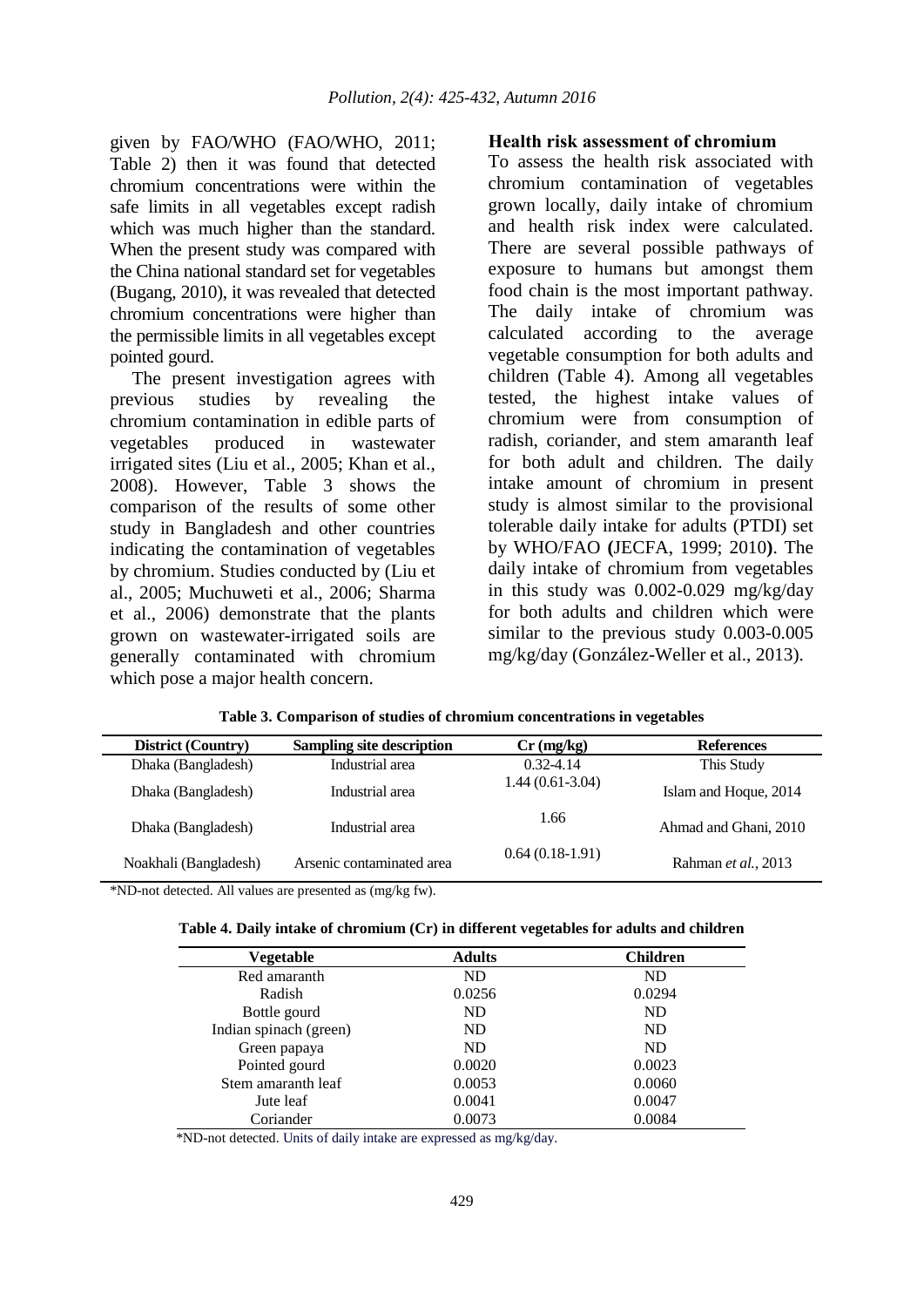#### *Ahmed, F. et al.*

| Vegetable              | <b>Adults</b> | <b>Children</b> |
|------------------------|---------------|-----------------|
| Red amaranth           | ND.           | ND              |
| Radish                 | 0.85          | 0.98            |
| Bottle gourd           | ND.           | ND              |
| Indian spinach (green) | ND.           | ND              |
| Green papaya           | ND.           | ND              |
| Pointed gourd          | 0.07          | 0.08            |
| Stem amaranth leaf     | 0.18          | 0.20            |
| Jute leaf              | 0.14          | 0.16            |
| Coriander              | 0.24          | 0.28            |

**Table 5. Health risk index of chromium from intake of vegetables for adults and children**

\*ND-not detected

Health risk index of chromium from consumption of vegetables for both adults and children is presented in Table 5.

The results revealed that health risk index for chromium contamination in all vegetables was less than 1 for both adults and children which causes no risk to the local population. Highest risk index was measured 0.85 and 0.98 in radish for adults and children, respectively. Singh et al. (2010) showed health risk index was less than 1 for chromium in bottle gourd, radish, and pointed gourd which are similar to the present study.

### **CONCLUSION**

The study shows a significant build-up of chromium contamination in vegetables with continuous irrigation with wastewater in the study area. The highest mean concentration of chromium was detected in radish. The mean concentration of chromium in all the vegetables was within the safe limits of WHO/FAO except for radish which was much higher than the WHO/FAO standard. In all vegetables, health risk index values for chromium contamination was less than 1 for both adults and children which causes no risk to the local population. Among all vegetables tested, the highest intake value of chromium was from consumption of radish for both adults and children. The lower values of health risk index indicated chromium contamination in the wastewater irrigated vegetables that cause less negative impact on human health. Regular monitoring of this toxic chromium from industrial effluents, in

vegetables and in other food materials, is essential to prevent their excessive build-up in the food chain.

#### **REFERENCES**

Ahmad, J.U. and Goni, M.A. (2010). Heavy Metal Contamination in Water, Soil, and Vegetables of the Industrial Areas in Dhaka, Bangladesh. Environ. Monitor. Assess., 166 (1-4), 347–357.

Arora, M., Kiran, B., Rani, S., Rani, A., Kaur, B., Mittal, N. (2008). Heavy metal accumulation in vegetables irrigated with water from different sources. Food Chem., 111, 811–815.

Bahemuka, T. and Mubofu, E. (1999). Heavy metals in edible green vegetables grown along the sites of the Sinza and Msimbazi rivers in Dar es Salaam, Tanzania. Food Chem., 66, 63–66.

Bugang, W. (2010). National food safety standardmaximum levels of contaminants in food. People's Republic of china. Gain Report Number-CH10000.

Chien, L., Hung, T., Choang, K., Yeh, C., Meng, P., Shieh, M. and Han, B. (2002). Daily intake of TBT, Cu, Zn, Cd and As for fishermen in Taiwan. Sci. Total Environ., 285, 177-185.

Cui, Y., Zhu, Y., Zhai, R., Chen, D., Huang, Y., Qui, Y. and Liang, J. (2004) Transfer of metals from near a smelter in Nanning, China. Environ. Int., 30, 785– 791.

European Union. (2002). Heavy Metals in Wastes, European Commission on Environment. 2002. http://ec.europa.eu/environment/waste/studies/pdf/ heavymetalsreport.pdf.

FAO/WHO, Joint FAO/WHO (2011). Food Standards programme Codex committee on contaminants in foods Food. CF/5 INF/1, 1–89.

Farooq, M., Anwar, F. and Rashid, U. (2008). Appraisal of heavy metal contents in different vegetables grown in the vicinity of an industrial area. Pak. J. Bot., 40(5), 2099-2106.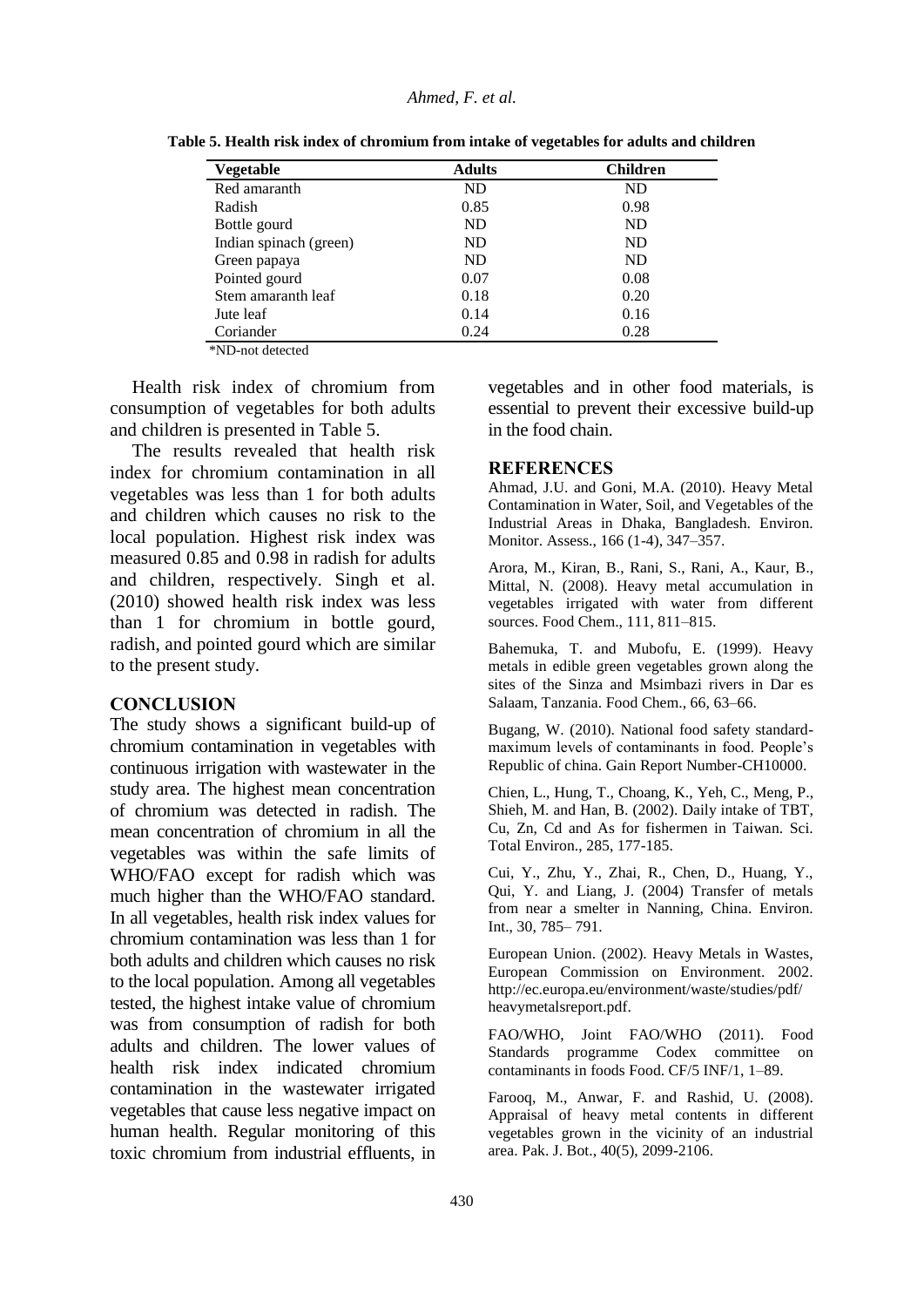Ge, KY. (1992). The status of nutrient and meal of Chinese in the 1990s. Beijing People's Hygiene Press, 415–434.

González-Weller, D., Rubio, C., Gutiérrez, Á.J., González, G.L., Mesa, J.M.C., Gironés, C.R., Ojeda, A.B. and Hardisson A. (2013). Dietary intake of barium, bismuth, chromium, lithium, and strontium in a Spanish population (Canary Islands, Spain). Food Chem. Toxicol., 62, 856–868.

Gupta, N., Khan, D. and Santra, S. (2008). An assessment of heavy metal contamination in vegetables grown in wastewater-irrigated areas of Titagarh, West Bengal, India. Bull. Environ. Contam. Toxicol., 80, 115–118.

Hossain, M.S., Ahmed, F., Abdullah, A.T.M., Akbor, M.A. and Ahsan, M.A. (2015). Public Health Risk Assessment of Heavy Metal Uptake by Vegetables Grown at a Wastewater-irrigated Site in Dhaka, Bangladesh. J Health Pollut., 5 (9), 78-85.

Islam, M.S. and Hoque, M.F. (2014). Concentrations of heavy metals in vegetables around the industrial area of Dhaka city, Bangladesh and health risk assessment. Int. Food Res. J., 21(6), 2121-2126.

Itanna, F. (2002). Metals in leafy vegetables grown in Addis Ababa and toxicological implications. Ethiop. J. Health. Dev., 6, 295–302.

Jarup, L. (2003). Hazards of heavy metal contamination. Brit. Med. Bull., 68, 167–182.

Joint FAO/WHO Expert Committee on Food Additives (JECFA) (1999). Summary and conclusions of the 53rd meeting of the Joint FAO/ WHO Expert Committee on Food Additives (JECFA). JECFA/53/ SC. Rome, Italy.

Joint FAO/WHO Expert Committee on Food Additives (JECFA) (2010). Summary and conclusions of the 72nd meeting of the Joint FAO/ WHO Expert Committee on Food Additives (JECFA). JECFA/72/ SC. Rome, Italy.

Kananke, T., Wansapala, J. and Gunaratne A. (2014). Heavy Metal Contamination in Green Leafy Vegetables Collected from Selected Market Sites of Piliyandala Area, Colombo District, Sri Lanka. Am. J. Food Sci. Technol., 2(5), 139-144.

Khan, S., Cao, Q., Zheng, Y., Huang, Y. and Zhu, Y. Health risks of heavy metals in contaminated soils and food crops irrigated with wastewater in Beijing, China. Environ. Pollut., 152, 686–692.

Li, Y., Wang, Y., Gou, X., Su, Y. and Wang, G. (2006). Risk assessment of heavy metals in soils and vegetables around non-ferrous metals mining and smelting sties, Baiyin, China. J. Environ Sci., 18, 1124–34.

Liu, W., Zhao, J., Ouyang, Z., Soderlund, L. and Liu, G. (2005). Impacts of sewage irrigation on heavy metals distribution and contamination. Environ. Int., 31, 805–812.

Marshall, F., Holden, J., Ghose, C., Chisala, B., Kapungwe, E., Volk, J., Agrawal, M., Agrawal, R., Sharma, R. and Singh, R. (2007). Contaminated Irrigation Water and Food Safety for the Urban and Peri-urban Poor: Appropriate Measures for Monitoring and Control from Field Research in India and Zambia, Incpetion Report DFID Enkar R8160, SPRU, University of Sussex. <www.pollutionandfood.net>.

Muchuweti, M., Birkett, J., Chinyanga, E., Zvauya, R., Scrimshaw, M. and Lister, J. (2006) Heavy metal content of vegetables irrigated with mixtures of wastewater and sewage sludge in Zimbabwe: implication for human health. Agri. Ecosys. Environ., 112, 41–48.

Rahman, M.M., Asaduzzamana, M. and Naidua R. (2013). Consumption of arsenic and other elements from vegetables and drinking waterfrom an arseniccontaminated area of Bangladesh. J Hazard. Mater., 262, 1056– 1063.

Sharma, R., Agrawal, M. and Marshall, F. (2006). Heavy metals contamination in vegetables grown in wastewater irrigated areas of Varanasi, India. Bull. Environ. Contamin. Toxicol., 77, 311–318.

Sharma, R., Agrawal, M. and Marshall, F. (2007). Heavy metals contamination of soil and vegetables in suburban areas of Varanasi, India. Ecotoxicol. Environ. Saf., 66, 258–266.

Singh, A., Sharma, R., Agrawal, M. and Marshall, F. (2010). Health risk assessment of heavy metals via dietary intake of food stuffs from the wastewater irrigated site of a dry tropical area of India. Food Chem. Toxicol., 48, 611–619.

Singh, K., Mohon, D., Sinha, S. and Dalwani, R. (2004). Impact assessment of treated/ untreated wastewater toxicants discharge by sewage treatment plants on health, agricultural, and environmental quality in wastewater disposal area. Chemosphere, 55, 227–255.

USEPA (US Environmental Protection Agency) (1997). Exposure Factors Handbook – General Factors. EPA/600/P-95/002Fa, vol. I. Office of Research and Development. National Center for Environmental Assessment. US Environmental Protection Agency. Washington, DC. http://www.epa.gov/ ncea/pdfs/efh/front.pdf.